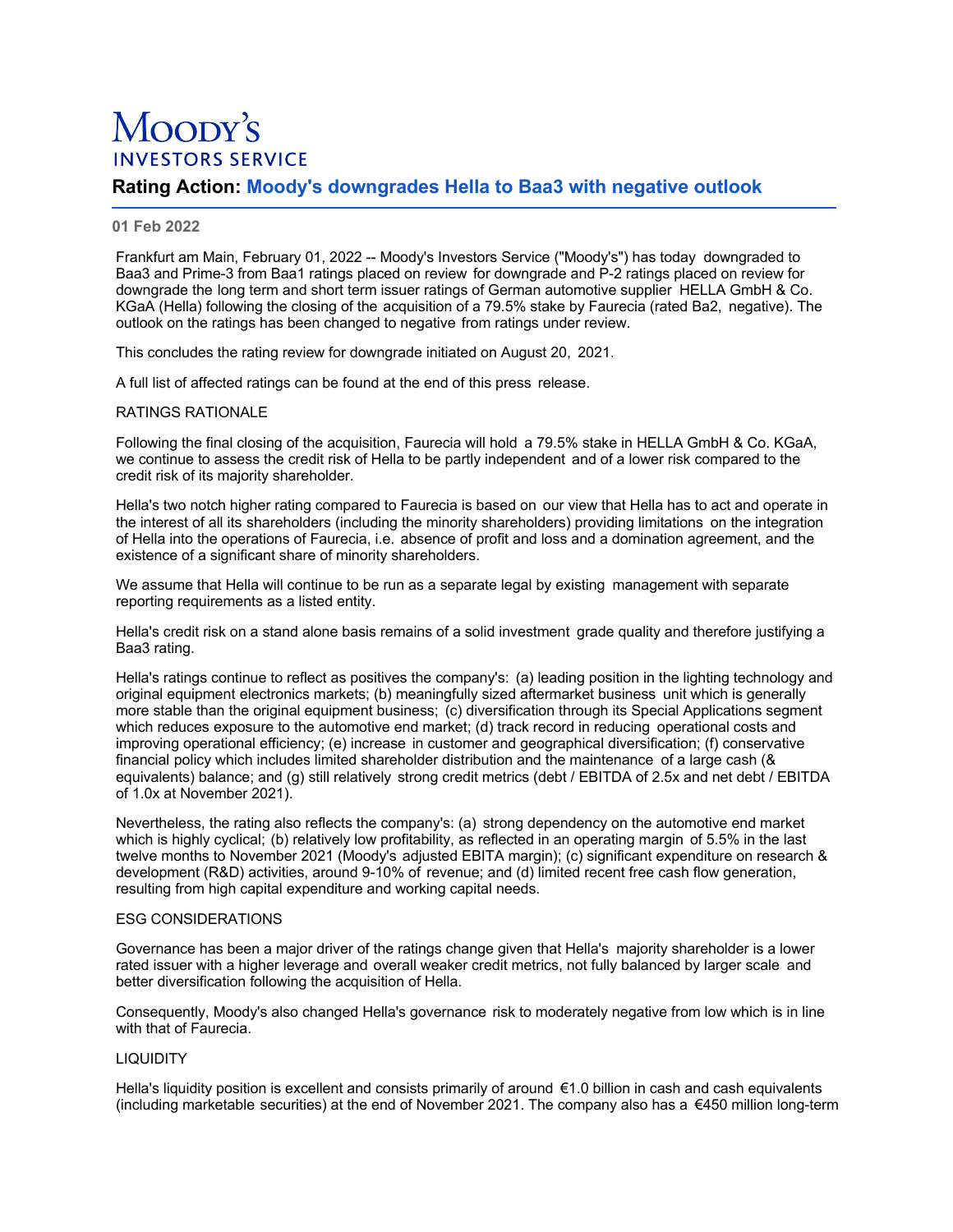credit facility in place due in June 2022 and fully undrawn which has been amended and extended on August 16 until June 2023 (fully accessible as the previous change of control clause has been waived). Together with funds from operations, which we estimate at around €800 million, Hella's sources of liquidity for the next twelve months amply exceed expected cash needs of around €1.0 billion over the next 12 months, mainly comprising of working cash, some working capital built up and capex. Short-term debt maturities will consume only minor amounts of cash.

#### RATING OUTLOOK

The negative outlook mirrors the negative outlook on the ratings of Hella's majority shareholder Faurecia as well as the potential for both company's credit profile to come closer together over time. The negative outlook also reflects the risk of a change in Hella's financial policy, i.e. a more aggressive dividend policy or an increase in leverage.

## FACTORS THAT COULD LEAD TO AN UPGRADE OR DOWNGRADE OF THE RATINGS

Given its ownership structure and the 79.5% stake-holding from Faurecia in Hella clearly relates the credit rating of Hella to the credit risk of Faurecia. In the current ownership structure, we deem that a two notch higher rating for the credit quality of Hella (issuer rating) is the limit despite a currently stronger credit profile on a stand-alone basis.

Consequently, any future rating change will be highly dependent on the change in the credit rating of its majority shareholder Faurecia.

Moody's could downgrade Hella's ratings in case of (i) Faurecia acquiring incremental shares in Hella, allowing it to initiate a squeeze out process; (ii) a change in Hella's financial policy, including a more aggressive dividend payout policy or an increase in financial leverage.

In contrast, an upgrade of Hella's ratings is unlikely and largely dependent on a ratings upgrade of Faurecia.

LIST OF AFFECTED RATINGS:

..Issuer: HELLA GmbH & Co. KGaA

Downgrades, Previously Placed on Review for Downgrade:

- .... ST Issuer Rating, Downgraded to P-3 from P-2
- .... LT Issuer Ratings, Downgraded to Baa3 from Baa1
- ....Senior Unsecured Bank Credit Facility, Downgraded to Baa3 from Baa1
- ....Senior Unsecured Regular Bond/Debenture, Downgraded to Baa3 from Baa1

Outlook Actions:

....Outlook, Changed To Negative From Ratings Under Review

#### PRINCIPAL METHODOLOGY

The principal methodology used in these ratings was Automotive Suppliers published in May 2021 and available at [https://www.moodys.com/researchdocumentcontentpage.aspx?docid=PBC\\_1276105](https://www.moodys.com/researchdocumentcontentpage.aspx?docid=PBC_1276105) . Alternatively, please see the Rating Methodologies page on www.moodys.com for a copy of this methodology.

### COMPANY PROFILE

Headquartered in Lippstadt, Germany, HELLA GmbH & Co. KGaA is one of the leading automotive lighting and electronics components suppliers, with a strong position in the European aftermarket. In fiscal year 2020/21 (31 May) Hella generated revenues of approximately €6.4 billion and reported an adjusted EBIT of €510 million.

#### REGULATORY DISCLOSURES

For further specification of Moody's key rating assumptions and sensitivity analysis, see the sections Methodology Assumptions and Sensitivity to Assumptions in the disclosure form. Moody's Rating Symbols and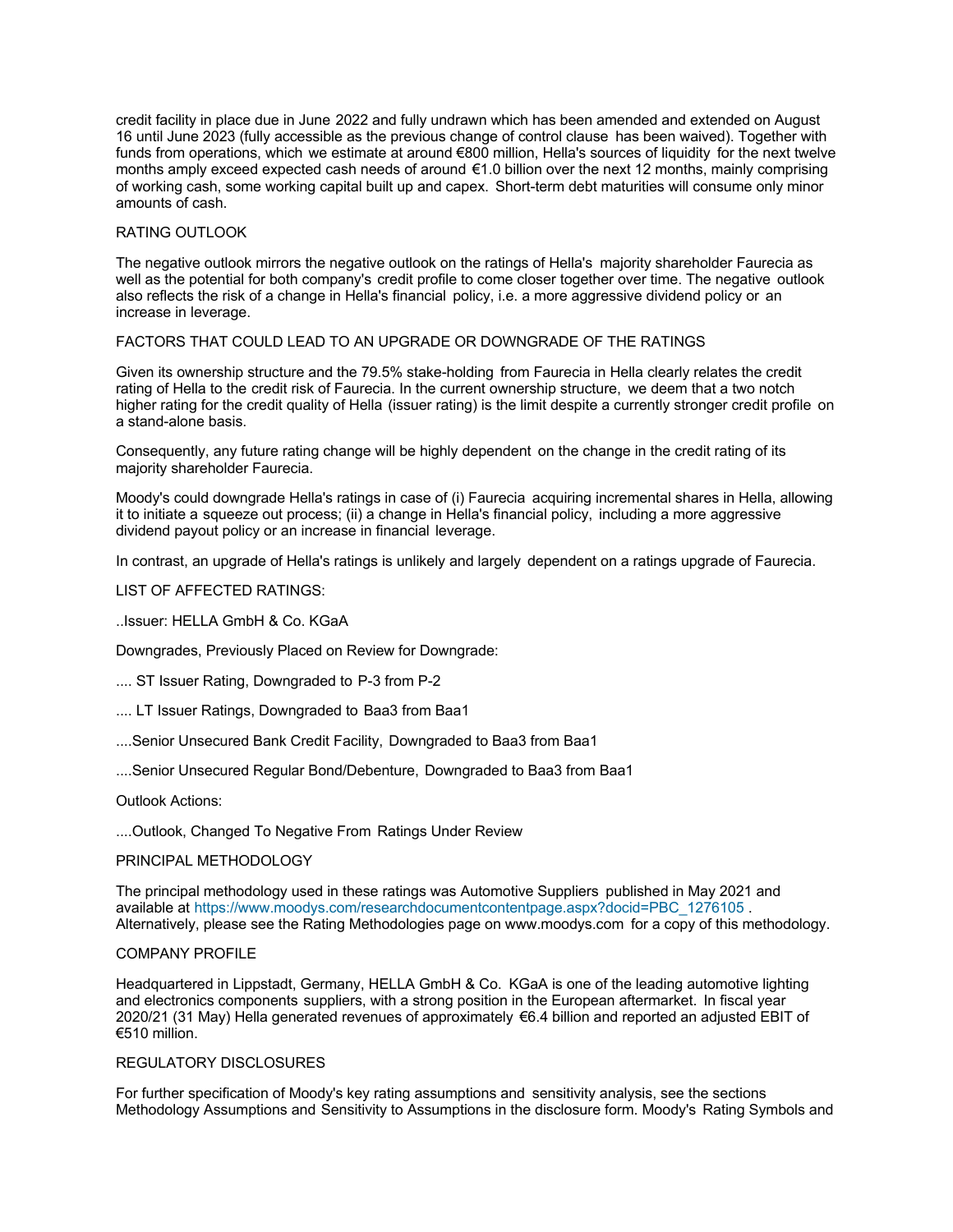#### [Definitions can be found at: https://www.moodys.com/researchdocumentcontentpage.aspx?](https://www.moodys.com/researchdocumentcontentpage.aspx?docid=PBC_79004) docid=PBC\_79004.

For ratings issued on a program, series, category/class of debt or security this announcement provides certain regulatory disclosures in relation to each rating of a subsequently issued bond or note of the same series, category/class of debt, security or pursuant to a program for which the ratings are derived exclusively from existing ratings in accordance with Moody's rating practices. For ratings issued on a support provider, this announcement provides certain regulatory disclosures in relation to the credit rating action on the support provider and in relation to each particular credit rating action for securities that derive their credit ratings from the support provider's credit rating. For provisional ratings, this announcement provides certain regulatory disclosures in relation to the provisional rating assigned, and in relation to a definitive rating that may be assigned subsequent to the final issuance of the debt, in each case where the transaction structure and terms have not changed prior to the assignment of the definitive rating in a manner that would have affected the rating. For further information please see the ratings tab on the issuer/entity page for the respective issuer on www.moodys.com.

For any affected securities or rated entities receiving direct credit support from the primary entity(ies) of this credit rating action, and whose ratings may change as a result of this credit rating action, the associated regulatory disclosures will be those of the guarantor entity. Exceptions to this approach exist for the following disclosures, if applicable to jurisdiction: Ancillary Services, Disclosure to rated entity, Disclosure from rated entity.

The ratings have been disclosed to the rated entity or its designated agent(s) and issued with no amendment resulting from that disclosure.

These ratings are solicited. Please refer to Moody's Policy for Designating and Assigning Unsolicited Credit Ratings available on its website www.moodys.com.

Regulatory disclosures contained in this press release apply to the credit rating and, if applicable, the related rating outlook or rating review.

Moody's general principles for assessing environmental, social and governance (ESG) risks in our credit analysis can be found at http://www.moodys.com/researchdocumentcontentpage.aspx?docid=PBC 1288235.

At least one ESG consideration was material to the credit rating action(s) announced and described above.

The Global Scale Credit Rating on this Credit Rating Announcement was issued by one of Moody's affiliates outside the UK and is endorsed by Moody's Investors Service Limited, One Canada Square, Canary Wharf, London E14 5FA under the law applicable to credit rating agencies in the UK. Further information on the UK endorsement status and on the Moody's office that issued the credit rating is available on www.moodys.com.

Please see www.moodys.com for any updates on changes to the lead rating analyst and to the Moody's legal entity that has issued the rating.

Please see the ratings tab on the issuer/entity page on www.moodys.com for additional regulatory disclosures for each credit rating.

Falk Frey Senior Vice President Corporate Finance Group Moody's Deutschland GmbH An der Welle 5 Frankfurt am Main 60322 Germany JOURNALISTS: 44 20 7772 5456 Client Service: 44 20 7772 5454

Anke Rindermann Associate Managing Director Corporate Finance Group JOURNALISTS: 44 20 7772 5456 Client Service: 44 20 7772 5454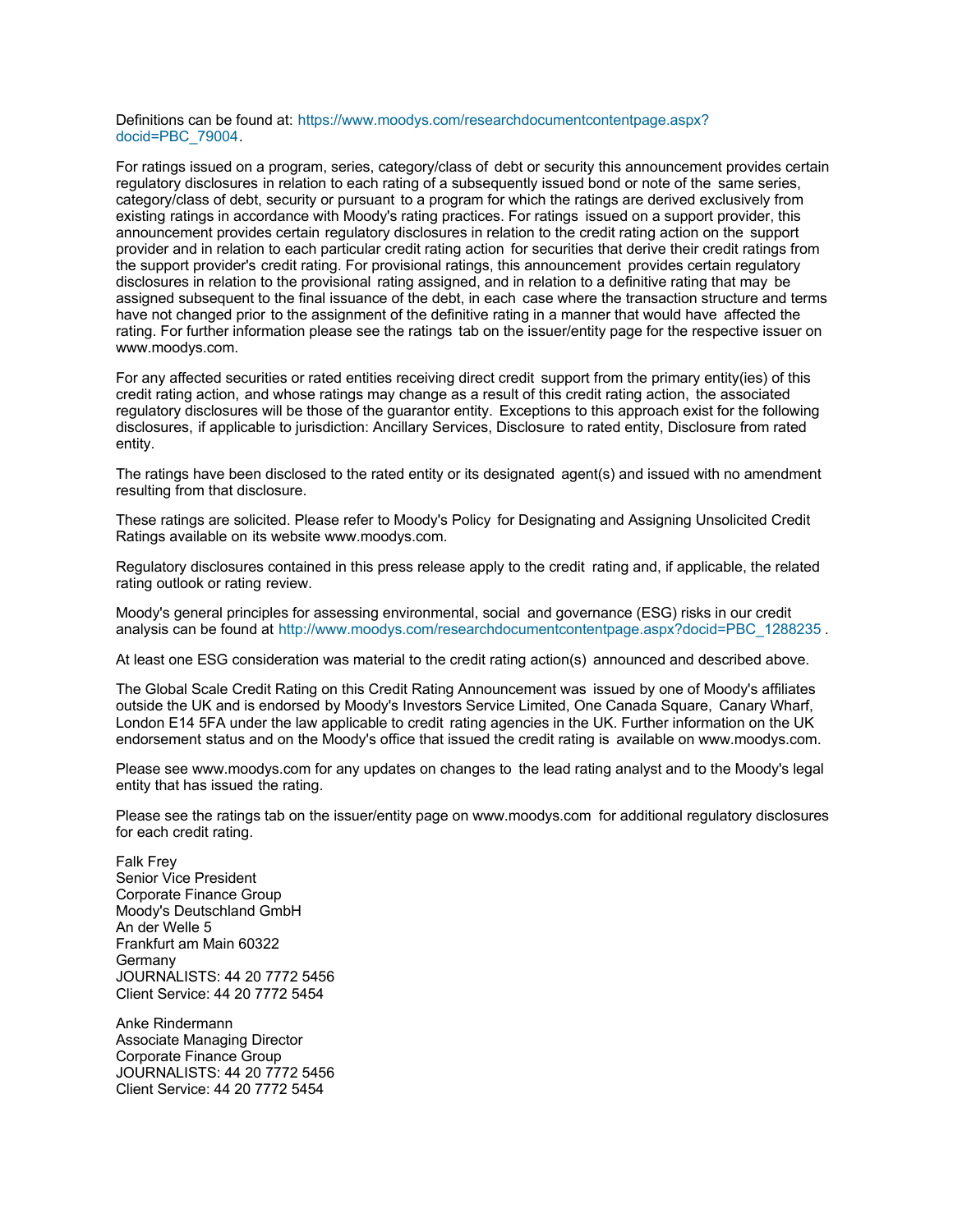Releasing Office: Moody's Deutschland GmbH An der Welle 5 Frankfurt am Main 60322 Germany JOURNALISTS: 44 20 7772 5456 Client Service: 44 20 7772 5454

© 2022 Moody's Corporation, Moody's Investors Service, Inc., Moody's Analytics, Inc. and/or their licensors and affiliates (collectively, "MOODY'S"). All rights reserved.

Moopy's

**INVESTORS SERVICE** 

**CREDIT RATINGS ISSUED BY MOODY'S CREDIT RATINGS AFFILIATES ARE THEIR CURRENT OPINIONS OF THE RELATIVE FUTURE CREDIT RISK OF ENTITIES, CREDIT COMMITMENTS, OR DEBT OR DEBT-LIKE SECURITIES, AND MATERIALS, PRODUCTS, SERVICES AND INFORMATION PUBLISHED BY MOODY'S (COLLECTIVELY, "PUBLICATIONS") MAY INCLUDE SUCH CURRENT OPINIONS. MOODY'S DEFINES CREDIT RISK AS THE RISK THAT AN ENTITY MAY NOT MEET ITS CONTRACTUAL FINANCIAL OBLIGATIONS AS THEY COME DUE AND ANY ESTIMATED FINANCIAL LOSS IN THE EVENT OF DEFAULT OR IMPAIRMENT. SEE APPLICABLE MOODY'S RATING SYMBOLS AND DEFINITIONS PUBLICATION FOR INFORMATION ON THE TYPES OF CONTRACTUAL FINANCIAL OBLIGATIONS ADDRESSED BY MOODY'S CREDIT RATINGS. CREDIT RATINGS DO NOT ADDRESS ANY OTHER RISK, INCLUDING BUT NOT LIMITED TO: LIQUIDITY RISK, MARKET VALUE RISK, OR PRICE VOLATILITY. CREDIT RATINGS, NON-CREDIT ASSESSMENTS ("ASSESSMENTS"), AND OTHER OPINIONS INCLUDED IN MOODY'S PUBLICATIONS ARE NOT STATEMENTS OF CURRENT OR HISTORICAL FACT. MOODY'S PUBLICATIONS MAY ALSO INCLUDE QUANTITATIVE MODEL-BASED ESTIMATES OF CREDIT RISK AND RELATED OPINIONS OR COMMENTARY PUBLISHED BY MOODY'S ANALYTICS, INC. AND/OR ITS AFFILIATES. MOODY'S CREDIT RATINGS, ASSESSMENTS, OTHER OPINIONS AND PUBLICATIONS DO NOT CONSTITUTE OR PROVIDE INVESTMENT OR FINANCIAL ADVICE, AND MOODY'S CREDIT RATINGS, ASSESSMENTS, OTHER OPINIONS AND PUBLICATIONS ARE NOT AND DO NOT PROVIDE RECOMMENDATIONS TO PURCHASE, SELL, OR HOLD PARTICULAR SECURITIES. MOODY'S CREDIT RATINGS, ASSESSMENTS, OTHER OPINIONS AND PUBLICATIONS DO NOT COMMENT ON THE SUITABILITY OF AN INVESTMENT FOR ANY PARTICULAR INVESTOR. MOODY'S ISSUES ITS CREDIT RATINGS, ASSESSMENTS AND OTHER OPINIONS AND PUBLISHES ITS PUBLICATIONS WITH THE EXPECTATION AND UNDERSTANDING THAT EACH INVESTOR WILL, WITH DUE CARE, MAKE ITS OWN STUDY AND EVALUATION OF EACH SECURITY THAT IS UNDER CONSIDERATION FOR PURCHASE, HOLDING, OR SALE.** 

MOODY'S CREDIT RATINGS, ASSESSMENTS, OTHER OPINIONS, AND PUBLICATIONS ARE NOT INTENDED FOR USE BY RETAIL INVESTORS AND IT WOULD BE RECKLESS AND INAPPROPRIATE FOR RETAIL INVESTORS TO USE MOODY'S CREDIT RATINGS, ASSESSMENTS, OTHER OPINIONS OR PUBLICATIONS WHEN MAKING AN INVESTMENT DECISION. IF IN DOUBT YOU SHOULD CONTACT YOUR FINANCIAL OR OTHER PROFESSIONAL ADVISER.

ALL INFORMATION CONTAINED HEREIN IS PROTECTED BY LAW, INCLUDING BUT NOT LIMITED TO, COPYRIGHT LAW, AND NONE OF SUCH INFORMATION MAY BE COPIED OR OTHERWISE REPRODUCED, REPACKAGED, FURTHER TRANSMITTED, TRANSFERRED, DISSEMINATED, REDISTRIBUTED OR RESOLD, OR STORED FOR SUBSEQUENT USE FOR ANY SUCH PURPOSE, IN WHOLE OR IN PART, IN ANY FORM OR MANNER OR BY ANY MEANS WHATSOEVER, BY ANY PERSON WITHOUT MOODY'S PRIOR WRITTEN CONSENT.

MOODY'S CREDIT RATINGS, ASSESSMENTS, OTHER OPINIONS AND PUBLICATIONS ARE NOT INTENDED FOR USE BY ANY PERSON AS A BENCHMARK AS THAT TERM IS DEFINED FOR REGULATORY PURPOSES AND MUST NOT BE USED IN ANY WAY THAT COULD RESULT IN THEM BEING CONSIDERED A BENCHMARK.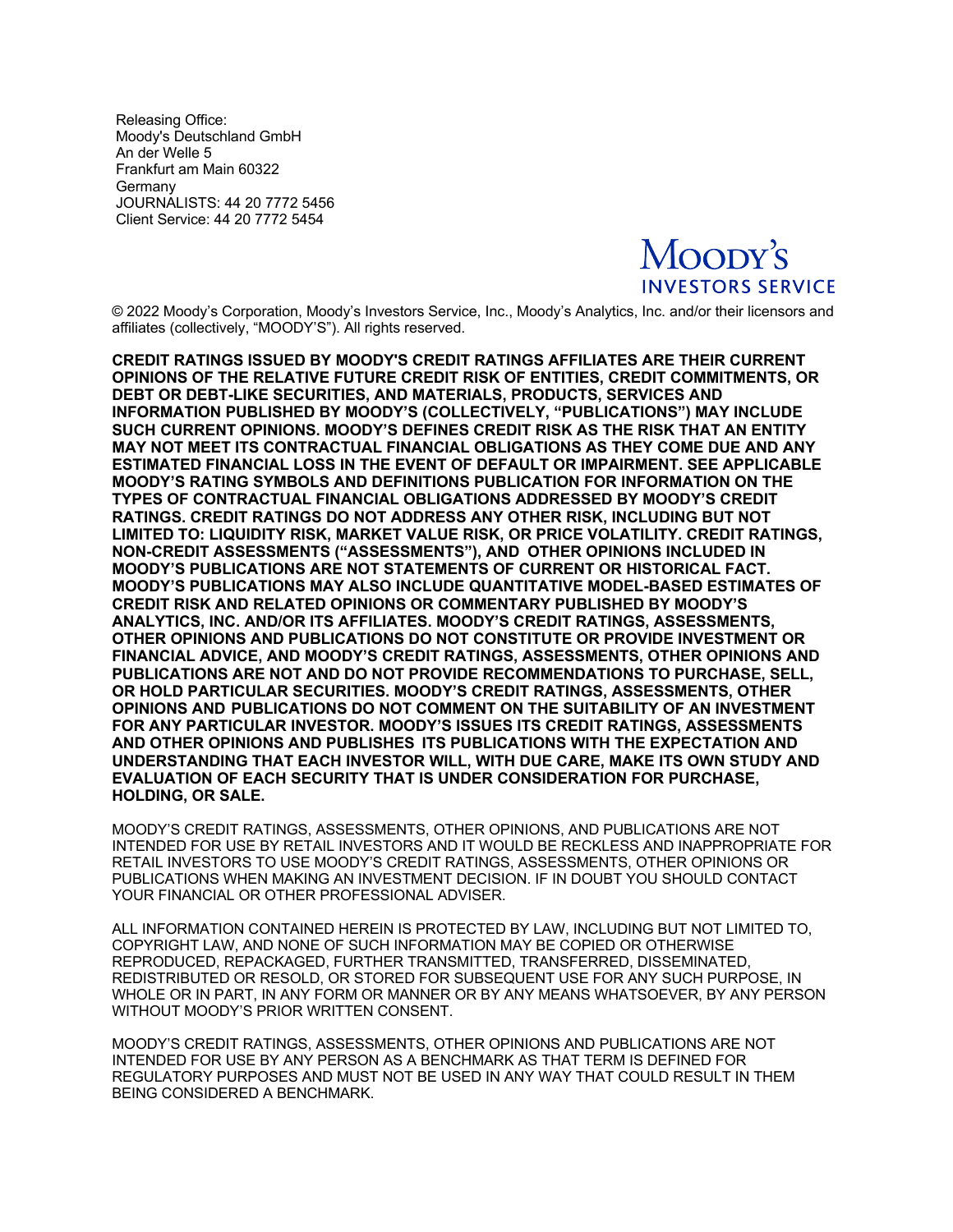All information contained herein is obtained by MOODY'S from sources believed by it to be accurate and reliable. Because of the possibility of human or mechanical error as well as other factors, however, all information contained herein is provided "AS IS" without warranty of any kind. MOODY'S adopts all necessary measures so that the information it uses in assigning a credit rating is of sufficient quality and from sources MOODY'S considers to be reliable including, when appropriate, independent third-party sources. However, MOODY'S is not an auditor and cannot in every instance independently verify or validate information received in the rating process or in preparing its Publications.

To the extent permitted by law, MOODY'S and its directors, officers, employees, agents, representatives, licensors and suppliers disclaim liability to any person or entity for any indirect, special, consequential, or incidental losses or damages whatsoever arising from or in connection with the information contained herein or the use of or inability to use any such information, even if MOODY'S or any of its directors, officers, employees, agents, representatives, licensors or suppliers is advised in advance of the possibility of such losses or damages, including but not limited to: (a) any loss of present or prospective profits or (b) any loss or damage arising where the relevant financial instrument is not the subject of a particular credit rating assigned by MOODY'S.

To the extent permitted by law, MOODY'S and its directors, officers, employees, agents, representatives, licensors and suppliers disclaim liability for any direct or compensatory losses or damages caused to any person or entity, including but not limited to by any negligence (but excluding fraud, willful misconduct or any other type of liability that, for the avoidance of doubt, by law cannot be excluded) on the part of, or any contingency within or beyond the control of, MOODY'S or any of its directors, officers, employees, agents, representatives, licensors or suppliers, arising from or in connection with the information contained herein or the use of or inability to use any such information.

NO WARRANTY, EXPRESS OR IMPLIED, AS TO THE ACCURACY, TIMELINESS, COMPLETENESS, MERCHANTABILITY OR FITNESS FOR ANY PARTICULAR PURPOSE OF ANY CREDIT RATING, ASSESSMENT, OTHER OPINION OR INFORMATION IS GIVEN OR MADE BY MOODY'S IN ANY FORM OR MANNER WHATSOEVER.

Moody's Investors Service, Inc., a wholly-owned credit rating agency subsidiary of Moody's Corporation ("MCO"), hereby discloses that most issuers of debt securities (including corporate and municipal bonds, debentures, notes and commercial paper) and preferred stock rated by Moody's Investors Service, Inc. have, prior to assignment of any credit rating, agreed to pay to Moody's Investors Service, Inc. for credit ratings opinions and services rendered by it fees ranging from \$1,000 to approximately \$5,000,000. MCO and Moody's Investors Service also maintain policies and procedures to address the independence of Moody's Investors Service credit ratings and credit rating processes. Information regarding certain affiliations that may exist between directors of MCO and rated entities, and between entities who hold credit ratings from Moody's Investors Service and have also publicly reported to the SEC an ownership interest in MCO of more than 5%, is posted annually at [www.moodys.com](http://www.moodys.com/) under the heading "Investor Relations - Corporate Governance -Director and Shareholder Affiliation Policy."

Additional terms for Australia only: Any publication into Australia of this document is pursuant to the Australian Financial Services License of MOODY'S affiliate, Moody's Investors Service Pty Limited ABN 61 003 399 657AFSL 336969 and/or Moody's Analytics Australia Pty Ltd ABN 94 105 136 972 AFSL 383569 (as applicable). This document is intended to be provided only to "wholesale clients" within the meaning of section 761G of the Corporations Act 2001. By continuing to access this document from within Australia, you represent to MOODY'S that you are, or are accessing the document as a representative of, a "wholesale client" and that neither you nor the entity you represent will directly or indirectly disseminate this document or its contents to "retail clients" within the meaning of section 761G of the Corporations Act 2001. MOODY'S credit rating is an opinion as to the creditworthiness of a debt obligation of the issuer, not on the equity securities of the issuer or any form of security that is available to retail investors.

Additional terms for Japan only: Moody's Japan K.K. ("MJKK") is a wholly-owned credit rating agency subsidiary of Moody's Group Japan G.K., which is wholly-owned by Moody's Overseas Holdings Inc., a wholly-owned subsidiary of MCO. Moody's SF Japan K.K. ("MSFJ") is a wholly-owned credit rating agency subsidiary of MJKK. MSFJ is not a Nationally Recognized Statistical Rating Organization ("NRSRO"). Therefore, credit ratings assigned by MSFJ are Non-NRSRO Credit Ratings. Non-NRSRO Credit Ratings are assigned by an entity that is not a NRSRO and, consequently, the rated obligation will not qualify for certain types of treatment under U.S. laws. MJKK and MSFJ are credit rating agencies registered with the Japan Financial Services Agency and their registration numbers are FSA Commissioner (Ratings) No. 2 and 3 respectively.